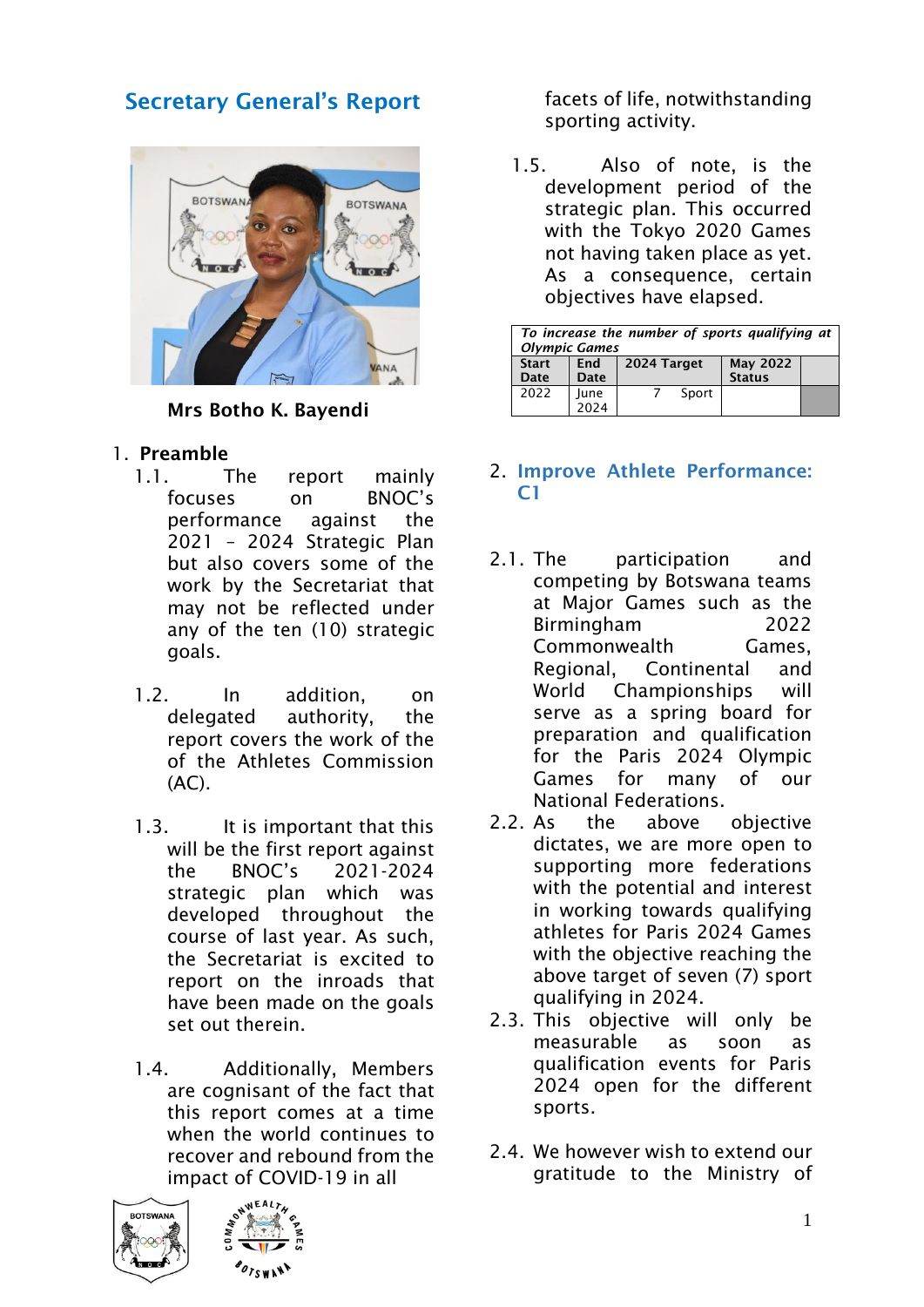Youth, Sport, Gender and Culture (MYSGC) for the support extended during the Tokyo 2020 Games that were eventually held in 2021. The BNOC continues to engage with the Ministry on the matter of the early release of funds ahead of events to allow us ample time for preparations of teams to achieve the set objectives and those of our Teams and National Federations.

| To increase the number of athletes qualifying<br>for the Olympics |                    |                       |                              |  |
|-------------------------------------------------------------------|--------------------|-----------------------|------------------------------|--|
| <b>Start</b><br>Date                                              | <b>Fnd</b><br>Date | 2024<br><b>Target</b> | May<br>2022<br><b>Status</b> |  |
| 2022                                                              | June<br>2024       | 15                    |                              |  |

- 2.5. While this will only be measured in 2024 as opposed to this year for obvious reasons, the number of athletes participating and competing major games in the period leading to Paris 2024 for the Birmingham 2022, African and World Junior & senior Championships is a good stepping stone for us to measure potential Olympic qualifiers and revise the targets as we progress.
- 2.6. In an effort to work towards this, we have the following intiatives;
	- 2.6.1. The qualification incentives
	- 2.6.2. The Olympic Solidarity (OS) Scholarships which enable the NOC to start preparations and qualifications for the Games well in time

| increase the number of athletes<br>Τo<br>participating at Birmingham 2022 Games |              |                |                              |  |
|---------------------------------------------------------------------------------|--------------|----------------|------------------------------|--|
| <b>Start</b><br>Date                                                            | End<br>Date  | 2022<br>Target | May<br>2022<br><b>Status</b> |  |
| 2022                                                                            | June<br>2022 | 35             | -31                          |  |

- 2.7. The number of athletes participating at the Commonwealth Games is determined by the number of slots the Games Organising Committee (BO 2022) of the specific edition of the Games offers every individual CGA including Botswana, and that is determined by previous Teams' performances.
- 2.8. Members would note that this year Botswana was offered twenty-four (24) slots. Further to this we were offered one (1) additional slot for a female boxer.
- 2.9. Following the redistribution, we were further offered an additional five (5) slots, four (4) for lawn bowls, and one (1) for another female boxer.
- 2.10. Of the thirty-one (31) listed above, it is noted that sixteen (16) are female athletes; this registers the highest number

to be fielded at any edition of the Commonwealth Games.

| To increase the number of athletes qualifying for<br>the Birmingham 2022 Games |                    |             |                                  |  |
|--------------------------------------------------------------------------------|--------------------|-------------|----------------------------------|--|
| <b>Start</b><br>Date                                                           | <b>End</b><br>Date | 2022 Target | <b>May 2022</b><br><b>Status</b> |  |
| 2022                                                                           | June<br>2022       |             |                                  |  |



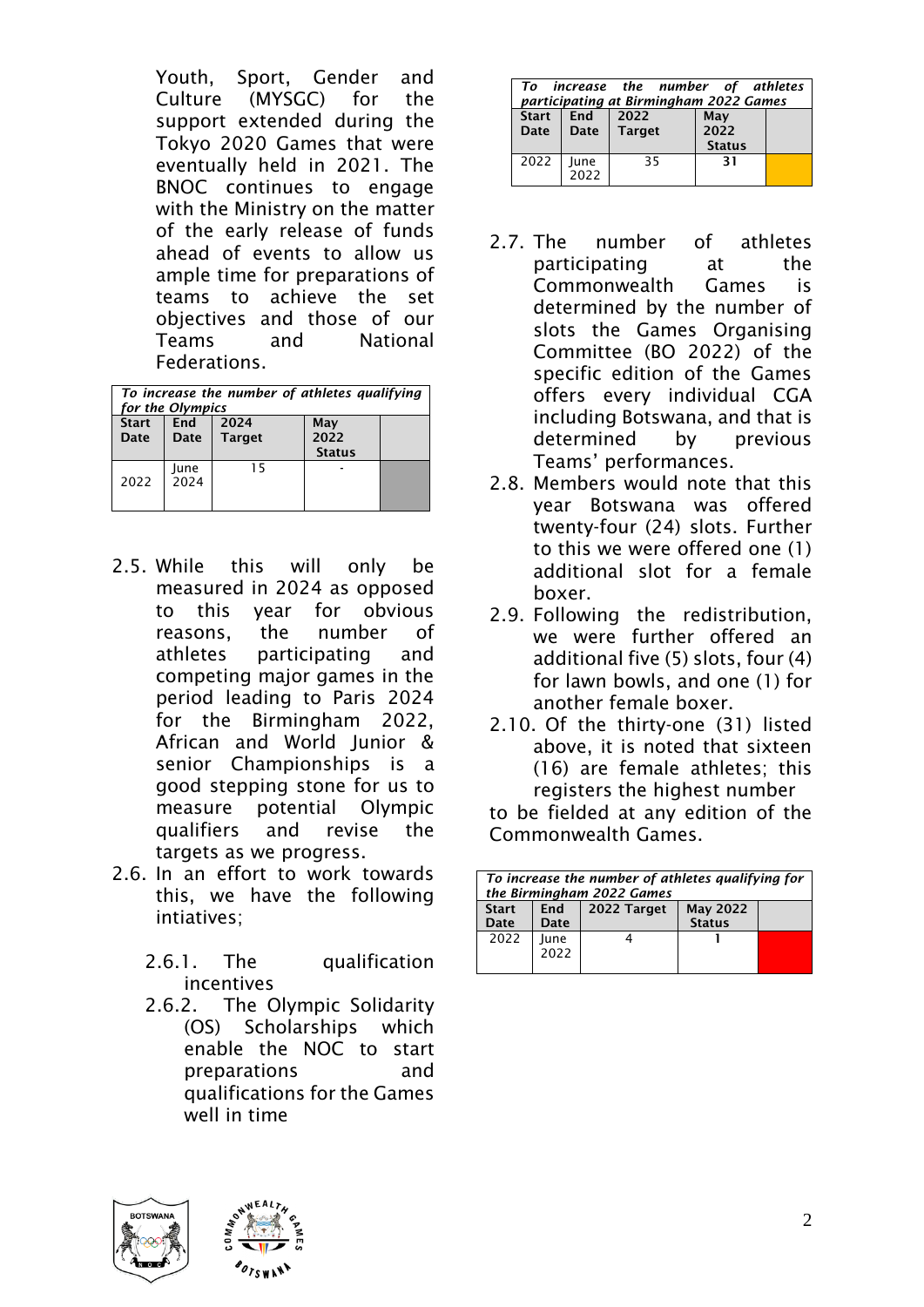- 2.11. Botswana was given an opportunity to qualify athletes in the following sport; Table Tennis, Para-athletics and weightlifting.
- 2.12. At the time of writing this report, only one (1) athlete has qualified for the Commonwealth Games from Weightlifting.

| To increase the number of female athletes<br>qualifying for the Olympic Games |                    |                       |                              |  |
|-------------------------------------------------------------------------------|--------------------|-----------------------|------------------------------|--|
| <b>Start</b><br>Date                                                          | <b>Fnd</b><br>Date | 2024<br><b>Target</b> | May<br>2022<br><b>Status</b> |  |
| 2022                                                                          | June<br>2024       |                       | N/A                          |  |

- 2.13. As stated above, certain objectives can not be measured, and will be measured in 2024.
- 2.14. At present, the BNOC is working on deliberate initiatives to qualify and retain more female athletes as a part of their teams to afford them a fair opportunity to be assisted in preparations and qualifying for Paris 2024 Olympic Games.

| To increase the number of female athletes qualifying for the<br><b>Commonwealth Games</b> |              |             |                                  |  |
|-------------------------------------------------------------------------------------------|--------------|-------------|----------------------------------|--|
| <b>Start</b><br>Date                                                                      | End<br>Date  | 2022 Target | <b>May 2022</b><br><b>Status</b> |  |
| 2022                                                                                      | lune<br>2022 |             | 16                               |  |

- 2.15. Whilst the BNOC will be fielding its highest number of female athletes as a part of Team Botswana at this edition of the Games, we have been unable to increase the number of females qualifying to compete.
- 2.16. This is directly as a result of the hybrid qualification system that is used by the Commonwealth Games





2.17. At a historic turnout for Team Botswana, we were able to bring home three (3) Gold medals, one (1) Silver medal and one (1) bronze medal at the Gold Coast 2018 Commonwealth Games in Australia.

| increase the number of medals at the<br>Tο<br><b>Commonwealth Games</b> |              |                                   |                                  |  |  |
|-------------------------------------------------------------------------|--------------|-----------------------------------|----------------------------------|--|--|
| <b>Start</b><br>Date                                                    | End<br>Date  | 2022 Target                       | <b>May 2022</b><br><b>Status</b> |  |  |
| 2022                                                                    | June<br>2022 | Gold: 4<br>Silver: 2<br>Bronze: 2 | <b>TRD</b>                       |  |  |

2.18. Following this, the pool of athletes in Botswana has deepened, and the new talent discovered leaves us cautiously optimistic of attaining our goals ahead of Birmingham 2022.

| To increase the number of medals at the Paris<br>2024 Games |                    |                       |                              |  |
|-------------------------------------------------------------|--------------------|-----------------------|------------------------------|--|
| <b>Start</b><br>Date                                        | <b>Fnd</b><br>Date | 2024<br><b>Target</b> | May<br>2022<br><b>Status</b> |  |
| 2022                                                        | Nov<br>2024        |                       | N/A                          |  |

- 2.19. Botswana was able to acquire her maiden Olympic medal back in London 2012, in the form of a silver medal through Nijel Amos.
- 2.20. We were once again able to bring home a bronze medal at the recently ended Tokyo 2020 Games in Japan in 2021 through the Men's 4x400m Relay team.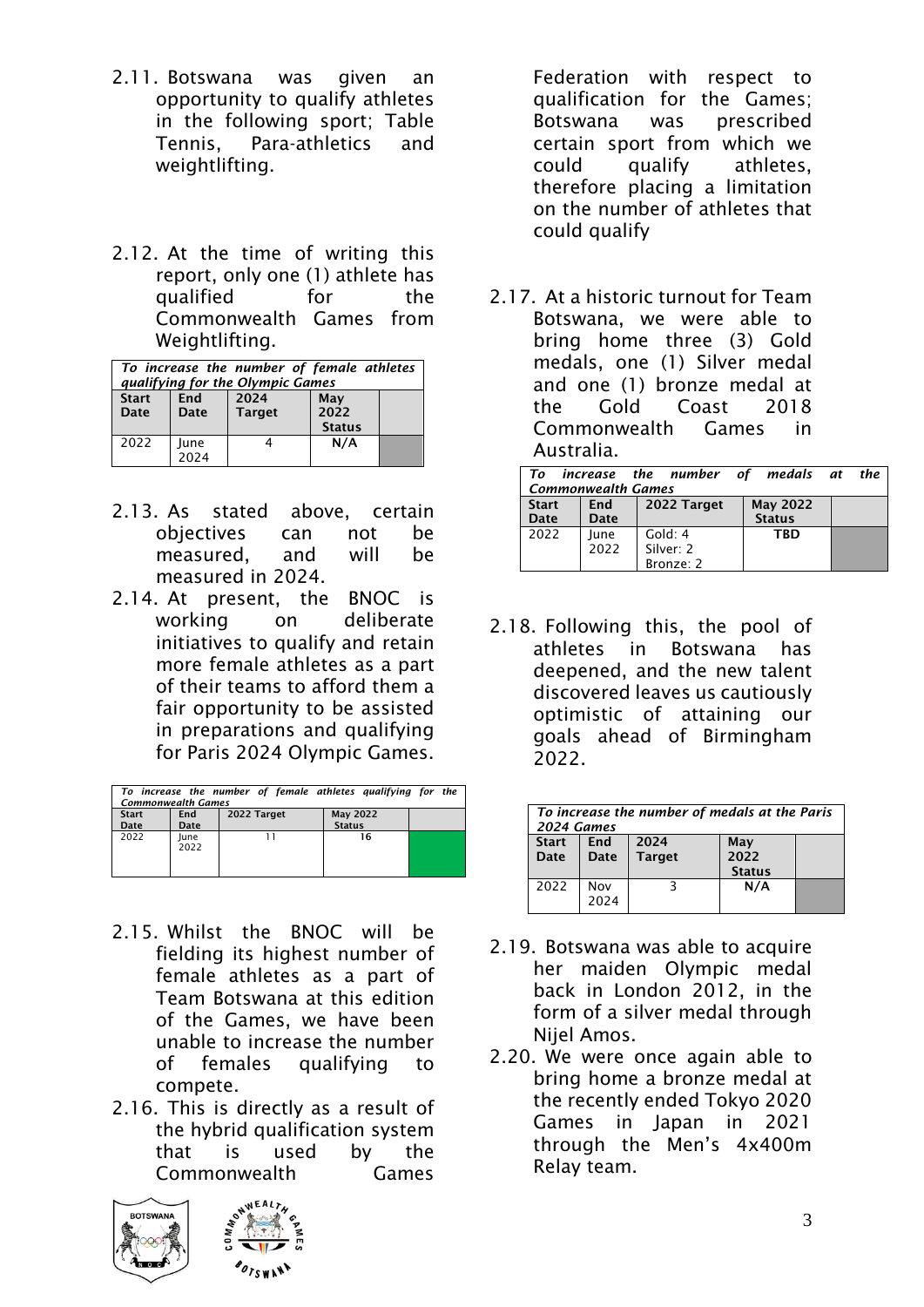2.21. BNOC intends to work closely with NFs with potential to qualify and compete at the Olympic Games to harness the best potential we can to be able to deliver three (3) medals at Paris 2024.

|                      | To improve sport integrity |                                                                                                                                                 |                              |  |  |  |
|----------------------|----------------------------|-------------------------------------------------------------------------------------------------------------------------------------------------|------------------------------|--|--|--|
| <b>Start</b><br>Date | End<br>Date                | 2022 Target                                                                                                                                     | May<br>2022<br><b>Status</b> |  |  |  |
| 2022                 | Nov<br>2024                | Number<br>of<br>Antidoping<br>workshops: 10<br>Number<br>Ωf<br>Safequarding<br>workshops: 7<br>Number<br>Ωf<br>coaches trained<br>at Level II:7 |                              |  |  |  |

- 2.22. The first quarter of 2022 has seen the planned roll out active stakeholder engagement from the National Anti-doping Coordinating Office (NADCO). Whilst only one (1) anti-doping workshop had been carried out the first quarter of 2022, it is anticipated that further workshops shall be held as the year progresses.
- 2.23. In addition, one (1) safeguarding workshop was carried out early this year, but the program has since been temporarily suspended due to human resource challenges at the Secretariat. This has since been mitigated, and it is anticipated that workshops shall recommence.
- 2.24. No Level II coaches training has been organized as at reporting; however, we look forward to closing that gap during the course of the year.

### 3. INCREASE STRATEGIC PARTNERSHIPS: C2

|                      | Increase Number of Partnerships with External<br><b>Stakeholders</b> |                                                                                                                       |                                                                                                                      |  |  |
|----------------------|----------------------------------------------------------------------|-----------------------------------------------------------------------------------------------------------------------|----------------------------------------------------------------------------------------------------------------------|--|--|
| <b>Start</b><br>Date | End<br>Date                                                          | 2022 Target                                                                                                           | <b>May 2022</b><br><b>Status</b>                                                                                     |  |  |
| 2022                 | Nov<br>2024                                                          | Signed<br>MoU's<br>Tertiary<br>Institutions:2<br>Collaborative<br>Projects:5<br>Formal<br>Partnerships<br>with Nocs:2 | Signed<br>MoU's<br>Tertiary<br>Institutions:<br>Collaborative<br>Projects:4<br>Formal<br>Partnerships<br>with Nocs:0 |  |  |

- 3.1. MoUs with institutions are yet to be signed pending the formalisation of existing collaborations with the University of Botswana through the Sport Science and Physical Education Department and the High-Performance Centre.
- 3.2. The BNOC is actively engaging with other institutions for possible partnerships.
- 3.3. There has been active engagement with respect to the collaborative projects that have been undertaken. Examples include Sport for Life, the collaboration with the French Embassy on various projects and the Gaborone International Meet.
- 3.4. Olympic Values Education (OVEP) schools are actively engaged on both celebrations of Commonwealth Day (With Nanogang JSS) and the upcoming Olympic Day Celebrations with Mahupu Unified School in Takatukwane, Motswedi JSS in Gaborone, Parwe CJSS in Mahalapye and Matshelagabedi communities ongoing during this reporting period, with Mahupu Unified and Matshelagabedi schools joining for the first time.
- 3.5. The aforementioned Sport for Life and the Embassy of France in Botswana will also join

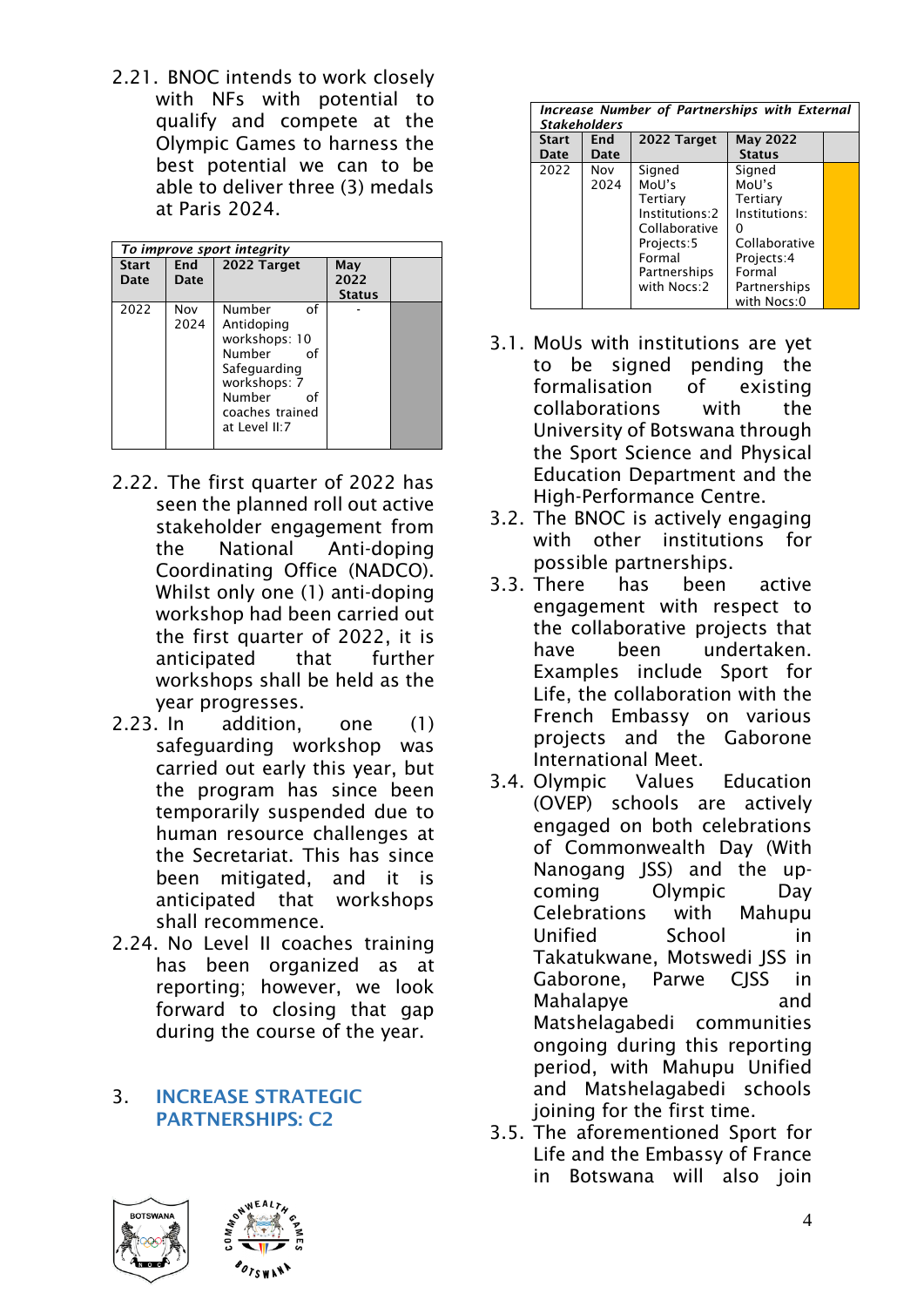hands with us on various activities to celebrate the Olympic Day as we build up to Paris Olympic Games in 2024.

| Increase Customer and Stakeholder satisfaction |                    |                       |                                  |  |
|------------------------------------------------|--------------------|-----------------------|----------------------------------|--|
| <b>Start</b><br>Date                           | <b>Fnd</b><br>Date | 2022<br><b>Target</b> | <b>May 2022</b><br><b>Status</b> |  |
| lan<br>2022                                    | Nov<br>2024        | 75%                   | <b>Not</b><br>Measured           |  |

# 3.6. Athletes Satisfaction Survey

3.6.1. The status for this item remains unchanged as in the previous reporting period, which is based on a survey conducted with the help of the University of Botswana.

# 3.7. Athletes Welfare Policy

- 3.7.1. The BNOC Athletes Welfare Policy was completed and has been endorsed by the Board. This tool was carefully crafted to assist in increasing athlete satisfaction.
- 3.7.2. We acknowledge the need to continuously monitor this item and certain measures will be put in place including but not limited to; conducting athlete surveys after every Games; survey and monitoring and evaluation for OS scholarship holders, a Feedback Box at the Secretariat office etc.

# 3.8. Stakeholder Satisfaction

3.8.1. National Federations as well as sponsors are also key stakeholders whose relationships matter for the





effective execution of the mandate. Upon assumption of duty the Secretary General (SG) had one-onone meet and greet sessions with some NFs with the view to align expectations and address any mishaps that could affect harmonious working relationships.

# 4. IMPROVE MARKETING: IP1

|                      |                     | To Increase Brand Equity |                                  |  |
|----------------------|---------------------|--------------------------|----------------------------------|--|
| <b>Start</b><br>Date | <b>F</b> nd<br>Date | 2022<br><b>Target</b>    | <b>May 2022</b><br><b>Status</b> |  |
| 2022                 | Nov<br>2024         | 85%                      | Not Measured                     |  |

- 4.1. Increasing the level of brand awareness has been launched in earnest through the following; public exhibitions at Botswana Calendar events, Sport and other stakeholders' events.
- 4.2. BNOC has covered and attended a fair number of member events and activities to build the necessary brand awareness and presence to all our stakeholders.
- 4.3. Media coverage for our activities and name mentions has been optimal in the reporting first quarter of 2022 despite the undefined media monitoring process used.
- 4.4. It must be noted however that to date, the brand equity survey has not been carried out.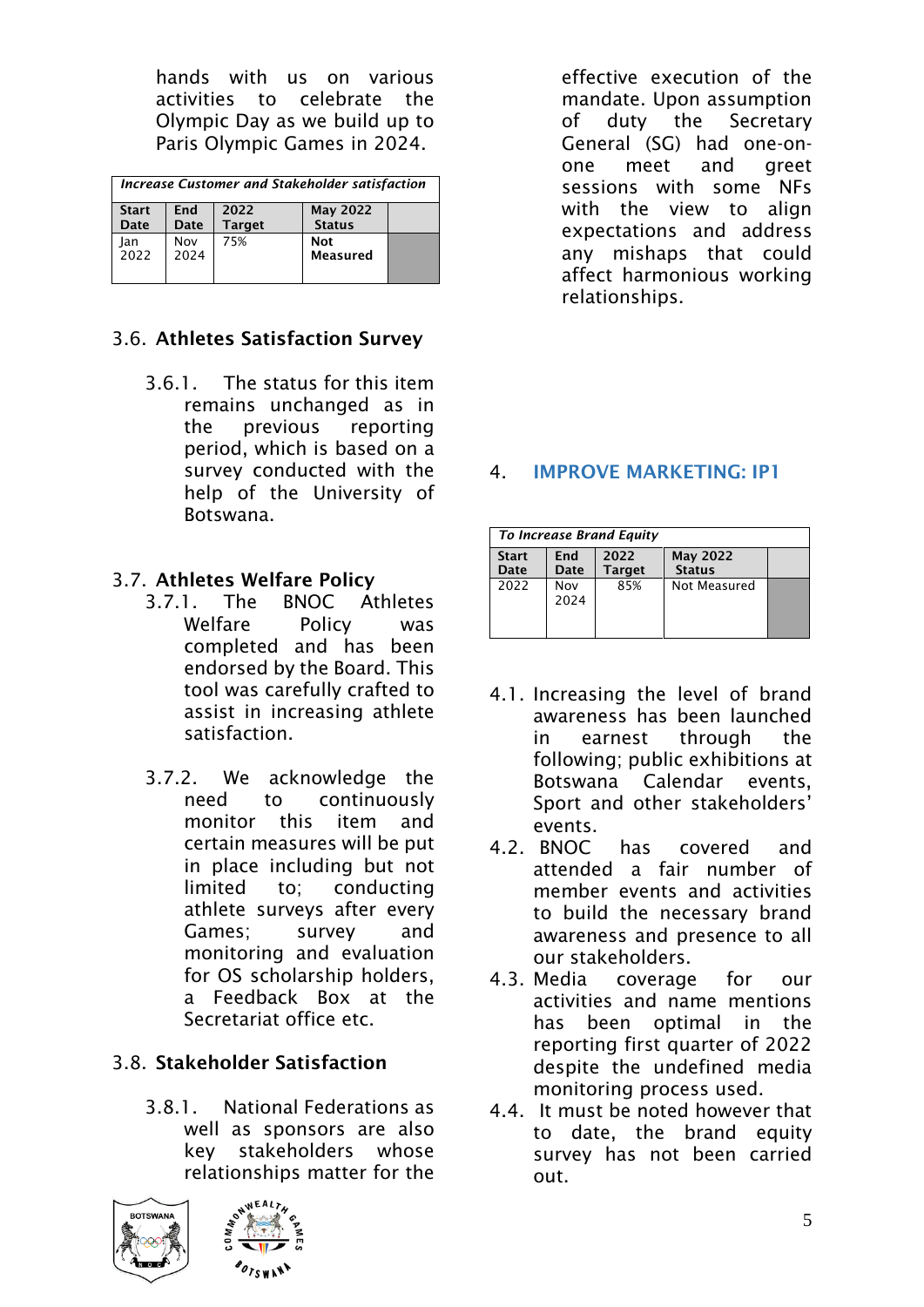### 5. IMPROVE PROMOTION OF OLYMPISM: IP2

| Increase the Number of institutions implementing<br><b>OVFP</b> |                                                                      |  |                     |  |  |  |  |
|-----------------------------------------------------------------|----------------------------------------------------------------------|--|---------------------|--|--|--|--|
| <b>Start</b><br>Date                                            | 2022<br>2022<br>End<br>May<br><b>Status</b><br><b>Target</b><br>Date |  |                     |  |  |  |  |
| 2022                                                            | Dec<br>2024                                                          |  | <b>Not Measured</b> |  |  |  |  |

5.1 There has been high levels of interest observed from various schools around the country in partnering with the BNOC with respect to implementing the Olympic Values Education Programme. At present we can report that the following schools shall be collaborating with the BNOC on various initiatives; Mahupu Unified School, Nanogang JSS and Matshelagabedi Primary **School** 

### 6. IMPROVE PROCESS EFFICIENCY: IP3

## 6.1. Improve Operational **Efficiency**

| <b>Improve operational Efficiency</b> |                    |                       |                                  |  |  |
|---------------------------------------|--------------------|-----------------------|----------------------------------|--|--|
| <b>Start</b><br>Date                  | <b>Fnd</b><br>Date | 2022<br><b>Target</b> | <b>May 2022</b><br><b>Status</b> |  |  |
| 2022                                  | 2024               | 100%                  | <b>Not Measured</b>              |  |  |

6.1.1 With a view to moving towards operational excellence as an Organisation, various initiatives centred around Secretariat performance have been planned. This includes the drafting of performance contracts, to be implemented once





reviewed by the necessary structures.

- 6.1.2 Implementation with respect to performance appraisals has as a consequence been delayed
- 6.2 Improve Governance, Policy and Regulatory Framework

| <b>Framework</b>     |                    | Improve Governance, Policy and Regulatory |  |                                  |  |
|----------------------|--------------------|-------------------------------------------|--|----------------------------------|--|
| <b>Start</b><br>Date | <b>End</b><br>Date | 2022<br><b>Target</b>                     |  | <b>May 2022</b><br><b>Status</b> |  |
| 2022                 | Dec.<br>2024       | 70%                                       |  | Not Measured                     |  |

- 6.2.1 The Risk Management Policy is still to be reviewed and as such is pending implementation.
- 6.2.2 Subsequent to this, the Risk Management Plan will be developed and implemented.

# 6.3 Improve ICT Uptake

| <b>Improve ICT Uptake</b> |             |                       |                                  |  |  |
|---------------------------|-------------|-----------------------|----------------------------------|--|--|
| <b>Start</b><br>Date      | Fnd<br>Date | 2022<br><b>Target</b> | <b>May 2022</b><br><b>Status</b> |  |  |
| 2022                      | Dec<br>2024 | n                     | Not measured                     |  |  |

- 6.3.1 In a move towards ensuring there is ownership for this objective, the BNOC has elected to implement job enlargement, and appoint a dedicated IT Officer, who shall be responsible for this function.
- 6.3.2 Measurement of this objective has therefore been hindered by this process, as there was a dearth of accounting. This has however been mitigated by the aforementioned.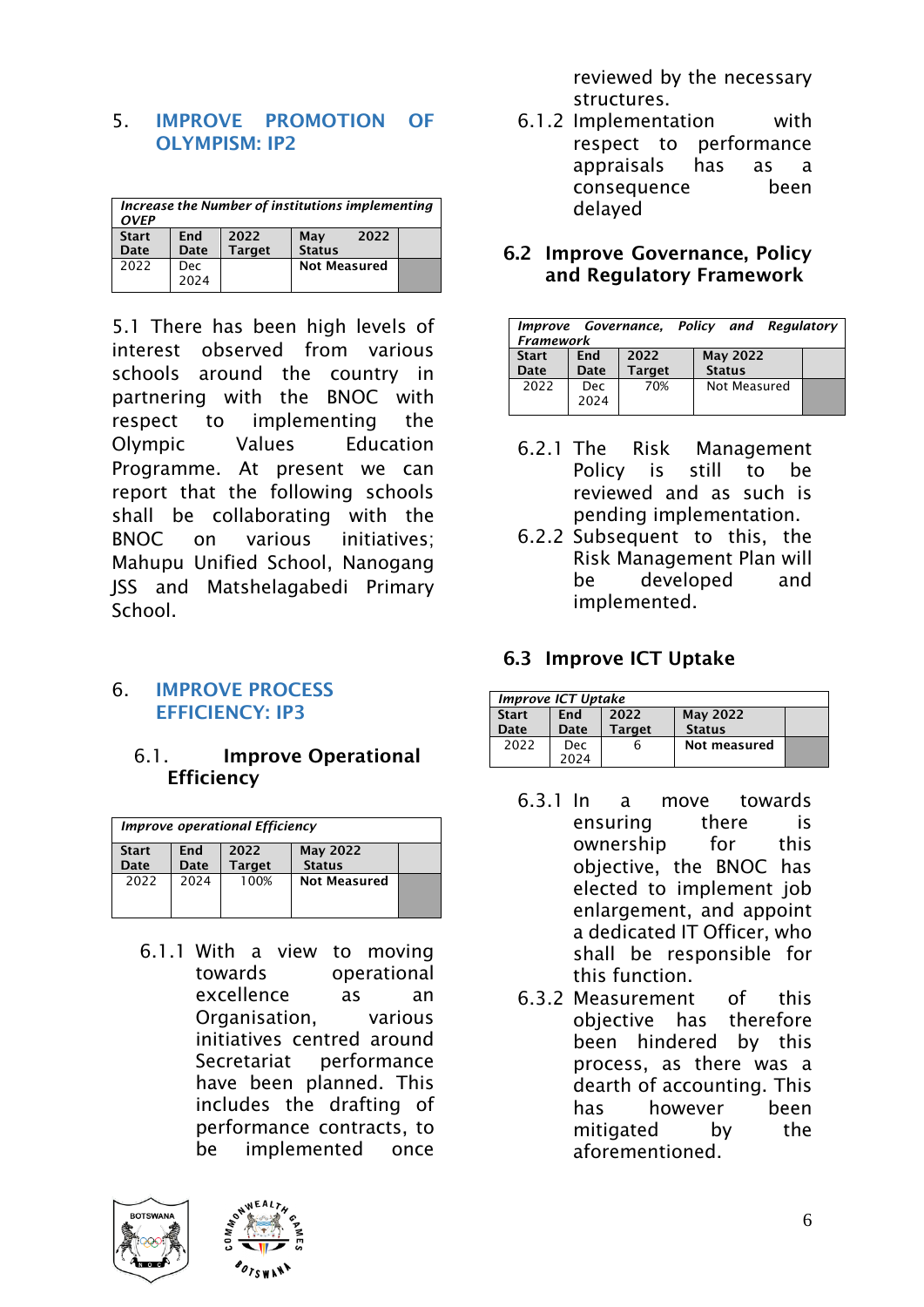#### 7 IMPROVE ESG STANDARDS: IP4

|              | <b>Mainstream Sustainability</b> |               |                 |  |  |  |  |
|--------------|----------------------------------|---------------|-----------------|--|--|--|--|
| <b>Start</b> | End                              | 2022 Target   | <b>May 2022</b> |  |  |  |  |
| Date         | Date                             |               | <b>Status</b>   |  |  |  |  |
| 2022         | <b>Dec</b>                       | %Reduction in | <b>Not</b>      |  |  |  |  |
|              | 2024                             | carbon        | <b>Measured</b> |  |  |  |  |
|              |                                  | footprint: 5% |                 |  |  |  |  |
|              |                                  | Number of     |                 |  |  |  |  |
|              |                                  | conservation  |                 |  |  |  |  |
|              |                                  | initiatives   |                 |  |  |  |  |
|              |                                  | implemented:2 |                 |  |  |  |  |

### 7.1 Mainstream Sustainability

- 7.1.1 In a concerted move towards embracing this, the BNOC has encouraged the Secretariat to go paperless in our daily operations to reduce our carbon footprint.
- 7.1.2 Measurement has been hampered by the absence of a measuring tool as yet.

#### 8 INCREASE HUMAN RESOURCE DEVELOPMENT LG 1

| Promote high performance culture |                    |                                        |                                         |  |  |  |
|----------------------------------|--------------------|----------------------------------------|-----------------------------------------|--|--|--|
| <b>Start</b><br>Date             | <b>End</b><br>Date | 2022 Target                            | <b>May 2022</b><br><b>Status</b>        |  |  |  |
| 2022                             | <b>Dec</b><br>2024 | %Skills gap<br>addressed:85%<br>%Staff | %Skills gap<br>addressed: n/a<br>%Staff |  |  |  |
|                                  |                    | Turnover:20%                           | Turnover: 5.88%                         |  |  |  |

- 8.1 As Members would be aware the position of CEO has been filled following the secondment of the former substantive CEO to the BNSC.
- 8.2 In an effort to address the skills gap, a needs analysis and skills audit are to be conducted during the course of the year.
- 8.3 With respect to staff turnover, notably only one member of staff has left the Organisation during the period.



#### 9 IMPROVE TALENT MANAGEMENT: LG2

|              | To increase staff satisfaction |             |                     |  |  |  |
|--------------|--------------------------------|-------------|---------------------|--|--|--|
| <b>Start</b> | End                            | 2022 Target | <b>May 2022</b>     |  |  |  |
| Date         | Date                           |             | <b>Status</b>       |  |  |  |
| 2022         | <b>Dec</b><br>2024             | 75%         | <b>Not Measured</b> |  |  |  |
|              |                                |             |                     |  |  |  |

- 9.1 The staff satisfaction survey has not been conducted as yet, as the BNOC is working on a criterion or model to use to implement measurement
- 9.2 The Employee Welfare and Wellness policy is under development and should be ready for implementation in the next reporting period.
- 9.3 It is pleasing to note that since the migration of the human resources function back to a substantive position, staff engagement has increased.
- 9.4 In an effort to understand employees on a holistic level, upon arrival the CEO engaged staff members in one-on-one sessions to align expectations and map initiatives to improve employee engagement.

### 10 DIVERSIFY REVENUE STREAMS: F1

#### 10.1Increase Resource Base

| Increase Resource Base |                    |             |               |  |  |
|------------------------|--------------------|-------------|---------------|--|--|
| <b>Start</b>           | End                | 2022 Target | May 2022      |  |  |
| Date                   | Date               |             | <b>Status</b> |  |  |
| 2022                   | <b>Dec</b><br>2024 | 5%          | Not measured  |  |  |

10.1.1 The expansion of the organisations resource base remains a top priority, and the Secretariat is committed to continuing to find ways to broaden the base, irrespective of a poor economic outlook amidst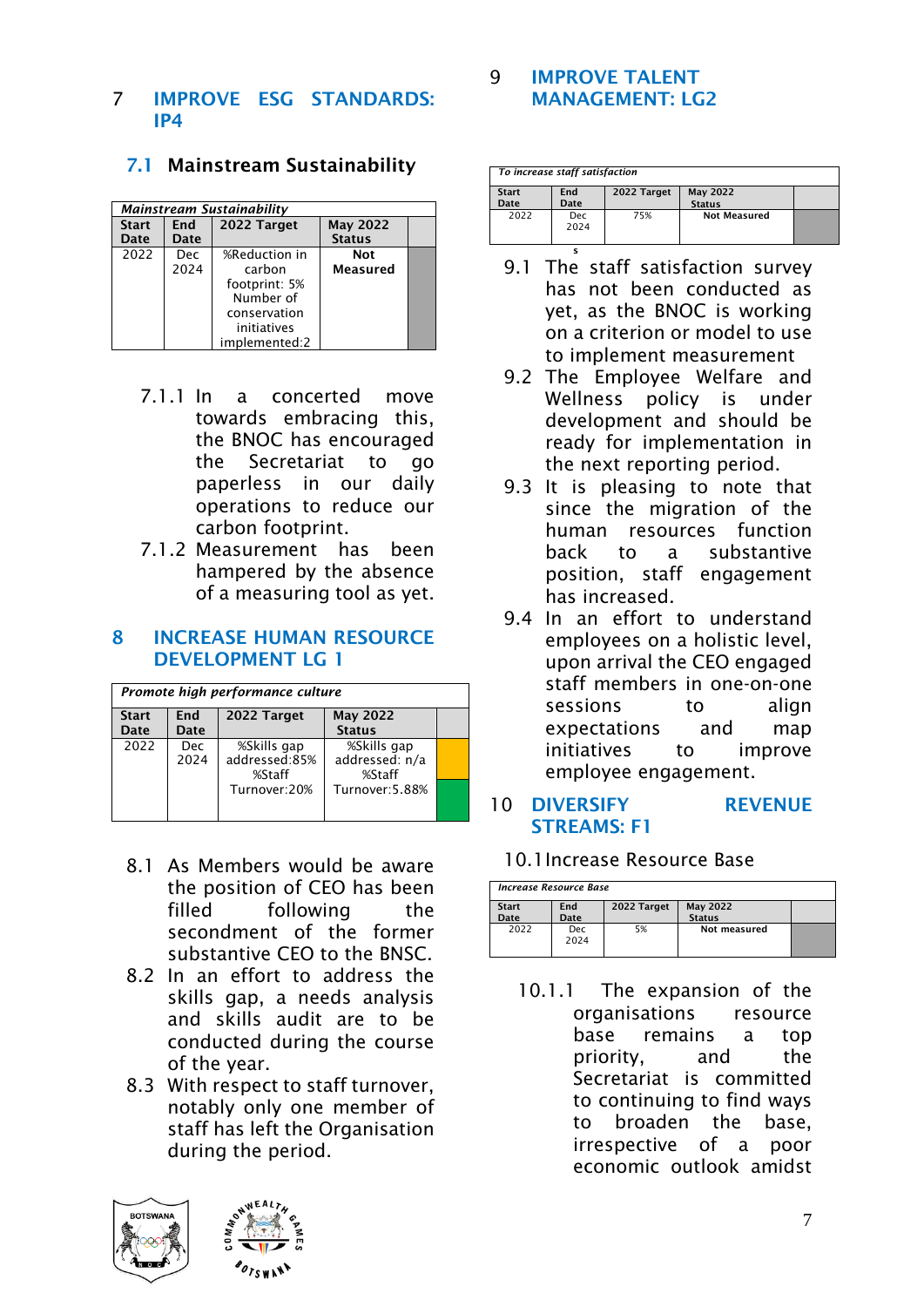the adverse effects of Covid -19 adverse effects to the business environment.

- 10.1.2 A Resource Mobilisation Plan has been drafted and awaits approval prior to implementation. However, it needs to be noted that the Secretariat continues to forge ahead to source fund for various projects in spite of this.
- 10.1.3 The BNOC Headquarters Project has experienced a long pause due to the outbreak of Covid-19 and poor investor sentiment.
- 10.1.4 A Stakeholder engagement plan was outlined and embedded in the Organisational Business Plan for 2022.
- 10.1.5 Full scale implementation of the aforementioned has been halted by funding constraints but will be taken up during the year.
- 10.1.6 Notwithstanding the above, the BNOC continues to utilise existing media and/or communications platforms to engage with stakeholders as well as participating at stakeholder events.
- 10.1.7 The BNOC enjoys good relationships with key stakeholders such as IOC, CGF, ANOCA, ANOCA Zone VI, MYSGC, BNSC, BITC, NFs and the media, amongst others.
- 10.1.8 The BNOC continued to collaborate with the BNSC, BTV and MYSGC in preparation and hosting of





the 41st Botswana Sports Awards that were held on 7 th May 2022.

### 10.2 Improve Prudent Financial Management

| <b>Improve Prudent Financial Management</b> |                    |                       |                                  |  |
|---------------------------------------------|--------------------|-----------------------|----------------------------------|--|
| <b>Start</b><br>Date                        | End<br>Date        | 2022<br><b>Target</b> | <b>May 2022</b><br><b>Status</b> |  |
| 2022                                        | <b>Dec</b><br>2024 | 90%                   | <b>TBC</b>                       |  |

- 10.2.1 Given the continued financial constraints placed upon sport, and as priorities continue to shift, it has continued to become increasingly imperative to ensure adherence to the budget.
- 10.2.2 The BNOC has put in place controls that ensure that this is maintained across all expenditure lines and continues to work within the parameters of its set budget. Following the audit, effective monitoring of corrective actions will be drawn and implemented under the supervision of the Finance and Audit Committee.

### 11 IMPROVE RESOURCE UTILISATION: F2

| <b>IMPROVE COST MANAGEMENT</b> |              |                                                                                                     |                                                                                                    |  |  |
|--------------------------------|--------------|-----------------------------------------------------------------------------------------------------|----------------------------------------------------------------------------------------------------|--|--|
| <b>Start</b><br>Date           | End<br>Date  | 2022 Target                                                                                         | <b>May 2024</b><br><b>Status</b>                                                                   |  |  |
| 2022                           | Dec.<br>2024 | Number of<br>costs saving<br>intiatives: 3<br>% Increase in<br>surplus:3%<br>% Margin: $+/-$<br>10% | Number of<br>costs saving<br>initiatives: 0<br>% Increase in<br>surplus:<br>% Margin: $+/-$<br>10% |  |  |

11.1As with other objectives, implementation has lagged